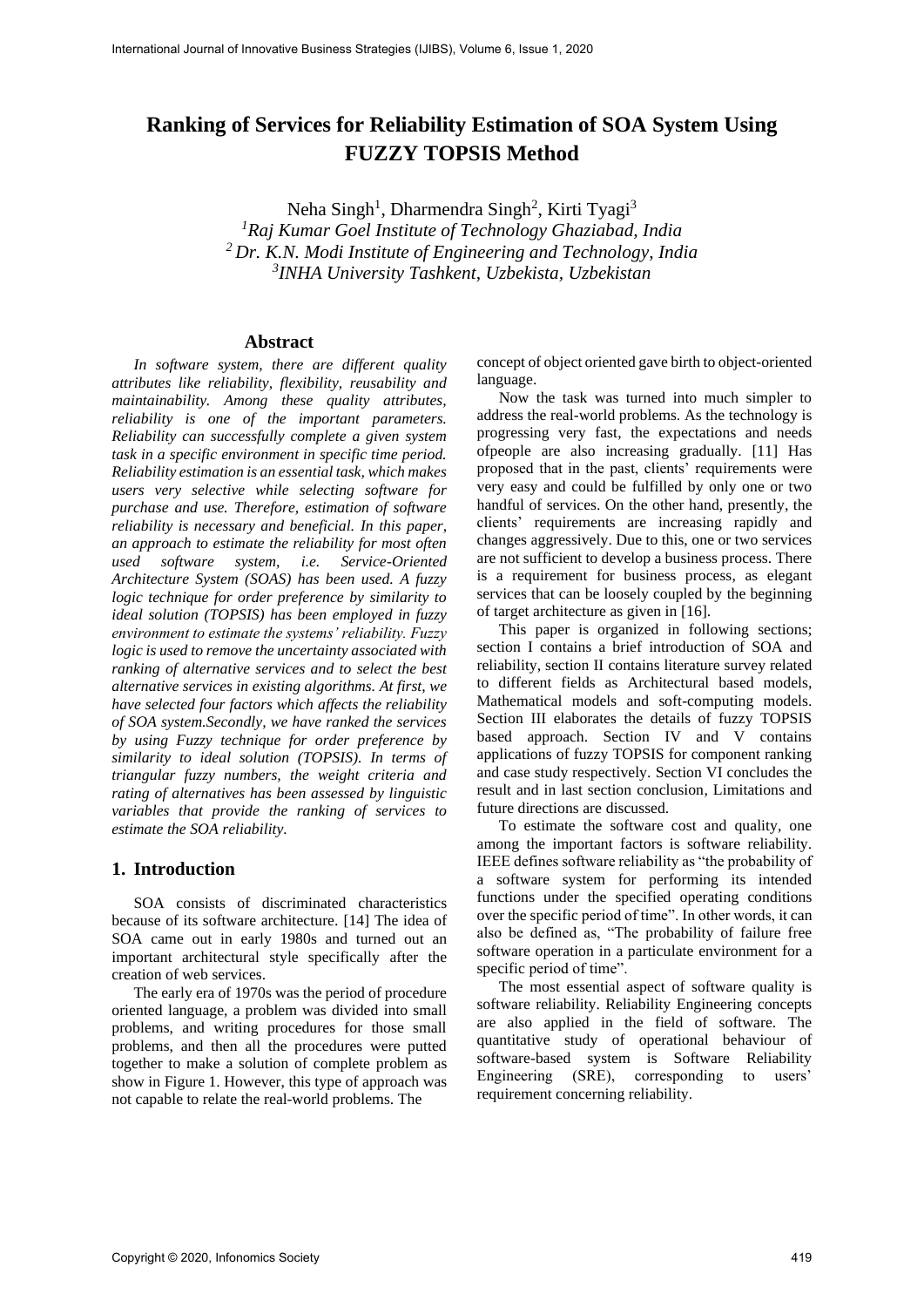

Figure 1. Evaluation of Computing System

In [2], [13], the fuzzy set theory conversion scales are used to convert the linguistic terms into fuzzy numbers. For rating the criteria and alternative, a scale is required from 1 to 9. The intervals are chosen in terms of a unique representation from scale 1 to 9 for the triangular fuzzy number used for five linguistic ratings.

Table 1. Fuzzy Rating for Linguistic Variables

| Fuzzy   | Alternative    | QA Weights     |
|---------|----------------|----------------|
| number  | Assessment     |                |
| (1,1,3) | Very Poor (VP) | Very Low (VL)  |
| (1,3,5) | Poor (P)       | Low $(L)$      |
| (3,5,7) | Fair (F)       | Medium (M)     |
| (5.7.9) | Good (G)       | High (H)       |
| (7,9,9) | Very Good (VG) | Very High (VH) |

# **2. Literature review**

Previously, many mathematical and softcomputing techniques have been used for estimation of SOA system reliability. In this paper, we have divided the related work in few categories namely architectural models, mathematical models and soft computing based models.

#### **2.1.Architectural based models**

According to [4], [1] and [7], reliability is one of the important metrics of software system.

Threemodels are used under the category of architectural based models.

State-based model utilizes control graphs generated using Continuous Time Markov Chains, Discrete Time Markov Chains or Semi-Markov Process to characterize the application architecture as proposed by [4]. These models deduce component and interface failure rates that can differ with time. It is proposed that the time spent in a module can be described as a general distribution function with a finite mean.

The path-based model is similar in steps as statebased model, first observing the various execution paths and then their occurrences that particular program can exercise. In path-based model[1],first calculate all possible path reliability and then multiply the components reliability to each path reliability. Path-based model have two example models, one is Shooman model proposed in[4], and other is Scenario Based Reliability Analysis model proposed by [17].

Additive models are used for estimating the complete reliability of the application by combining reliability data of the individual services. Non-Homogeneous Poisson Process (NHPP) is used to model the individual services reliability as suggested by [4]. Two examples of additive model are: Xie-Wohlin model and Everett model.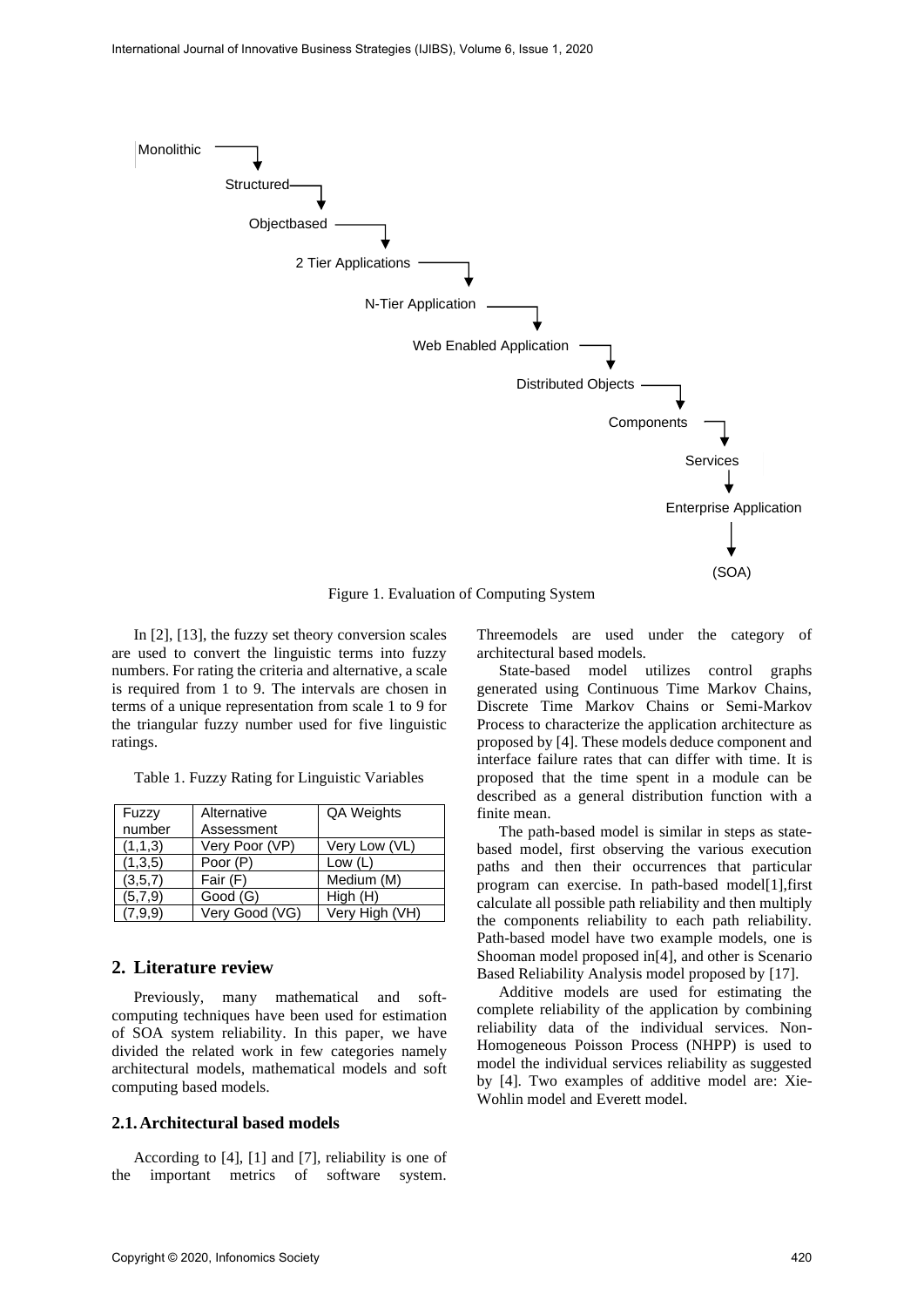#### **2.2.Mathematical models**

Poernomo et al. [9] have used component-based architecture and proposed the reliability prediction. In this approach, a way is provided to predict the reliability on the basic of Markov model and parametric contracts. Rewrite logic (RABRL) approach is used for reliability estimation proposed by [18]. In this approach, those systems are considered whose specification is considered with an operational profile. Maude's rewrite technique is used for estimating the reliability. Modified adaptive testing (MAT) approach is used to estimate the software reliability proposed by [9]. In this model test case histories are used for testing.

## **2.3.Soft-Computing models**

Genetic algorithm (GA) and support vector machine (SVM) is used to estimate the software reliability proposed in[19]. GA is used by SVM to reliability estimation for the SVM. This model is less dependent on failure size of data as compared to other models and is precise for predicting the reliability.

A reliability prediction and assessment technique that is unified modelling language (UML) proposed in[12] for Bayesian reliability estimation model. In this model, early design phase is used to predict the reliability based on UML diagrams. In, [20] order to reduce the computational cost generated by MCDA algorithms, the researchers has applied fuzzy logic technique to address the uncertainties in the definition of aggregate machine learning to pre-classification of EXEHDA middleware resources and ideal weights for QoS attributes.

In [6], to address the software reliability on various datasets being chosen from industrial software following ML techniques including adaptive neuron fuzzy inference system (ANFIS), feed forward back propagation neural network, general regression neural network, support vector machines, multilayer perceptron, Bagging, M5P cascading forward back propagation neural network, reduced error pruning tree, instance based learning, linear regression, and M5Rules are used.

#### **3. Fuzzy TOPSIS approach**

Fuzzy TOPSIS method was first proposed by Hwang et.al.[5].This method is used to get the best alternative among available alternatives.

The abbreviation of Technique for Order Preference by Similarity to Ideal Solution is TOPSIS [2]. It is a method of multiple-criteria decision analysis developed by Hwang and Yoon in 1981. It uses the finite numbers of criteria for ranking the alternatives. TOPSIS has been applied in many fields as proposed by [3] like supply chain management, business, logistics, marketing management, energy management, chemical engineering and etc. and it is

not limited to a specific field. In TOPSIS, the best alternative is chosen on the basis of distant measure, which is the alternative distance very far from negative ideal solution and near to positive ideal solution. In this method, the benefit criteria maximizes while cost criteria minimizes by using positive ideal solution, but on the other side, the benefit criteria minimizes and cost criteria is maximizes by using negative ideal solution.

#### This method has following steps:

Step 1: Rate all the alternatives by decision makers In this algorithm, we have three alternatives such as A1, A2 and A3 for comparison with four criteria such as C1, C2, C3 and C4 also we have four decision makers namely D1, D2, D3 and D4. In table-2 show the rating of all alternatives by decision makers.

Table 2. Alternative Rating

| Criteria       | Alternative | D <sub>1</sub> | D <sub>2</sub> | D <sub>3</sub> | D4 |
|----------------|-------------|----------------|----------------|----------------|----|
| C <sub>1</sub> | A1          | VP             | P              | F              | F  |
|                | A2          | G              | VG             | VP             | P  |
|                | A3          | F              | G              | G              | F  |
| C <sub>2</sub> | A1          | P              | F              | P              | P  |
|                | A2          | Р              | VP             | F              | P  |
|                | A3          | F              | G              | VG             | F  |
| C <sub>3</sub> | A1          | G              | VG             | G              | G  |
|                | A2          | VP             | F              | Р              | F  |
|                | A3          | Р              | VP             | P              | VP |
| C <sub>4</sub> | A1          | G              | P              | VP             | F  |
|                | A2          | VG             | G              | F              | F  |
|                | A3          | G              | F              | G              | F  |

Step 2: Weightage of each criteria by decision makers.

Table 3. Criteria Weightage

| Criteria        |    | 2כ | D3 | D4 |
|-----------------|----|----|----|----|
| C1              |    |    | М  |    |
| C <sub>2</sub>  | ЛΗ |    |    |    |
| $\overline{C3}$ | ЛH |    | М  |    |
| `4              |    |    |    |    |

Step 3: Apply fuzzy number for alternative rating and criteria weightage

Table 4. Fuzzy Number for Alternative Rating and Criteria Weightage

| Crite<br>ria   | Alterna<br>tive | D1      | D <sub>2</sub> | D3      | D4      |
|----------------|-----------------|---------|----------------|---------|---------|
| C <sub>1</sub> | A1              | (1,1,3) | (1,3,5)        | (3,5,7) | (3,5,7) |
|                | A2              | (5,7,9) | (7,9,9)        | (1,1,3) | (1,3,5) |
|                | A <sub>3</sub>  | (3,5,7) | (5,7,9)        | (5,7,9) | (3,5,7) |
| C <sub>2</sub> | A1              | (1,3,5) | (3,5,7)        | (1,3,5) | (1,3,5) |
|                | A2              | (1,3,5) | (1,1,3)        | (3,5,7) | (1,3,5) |
|                | A <sub>3</sub>  | (3,5,7) | (5,7,9)        | (7,9,9) | (3,5,7) |
| C <sub>3</sub> | A1              | (5,7,9) | (7,9,9)        | (5,7,9) | (5,7,9) |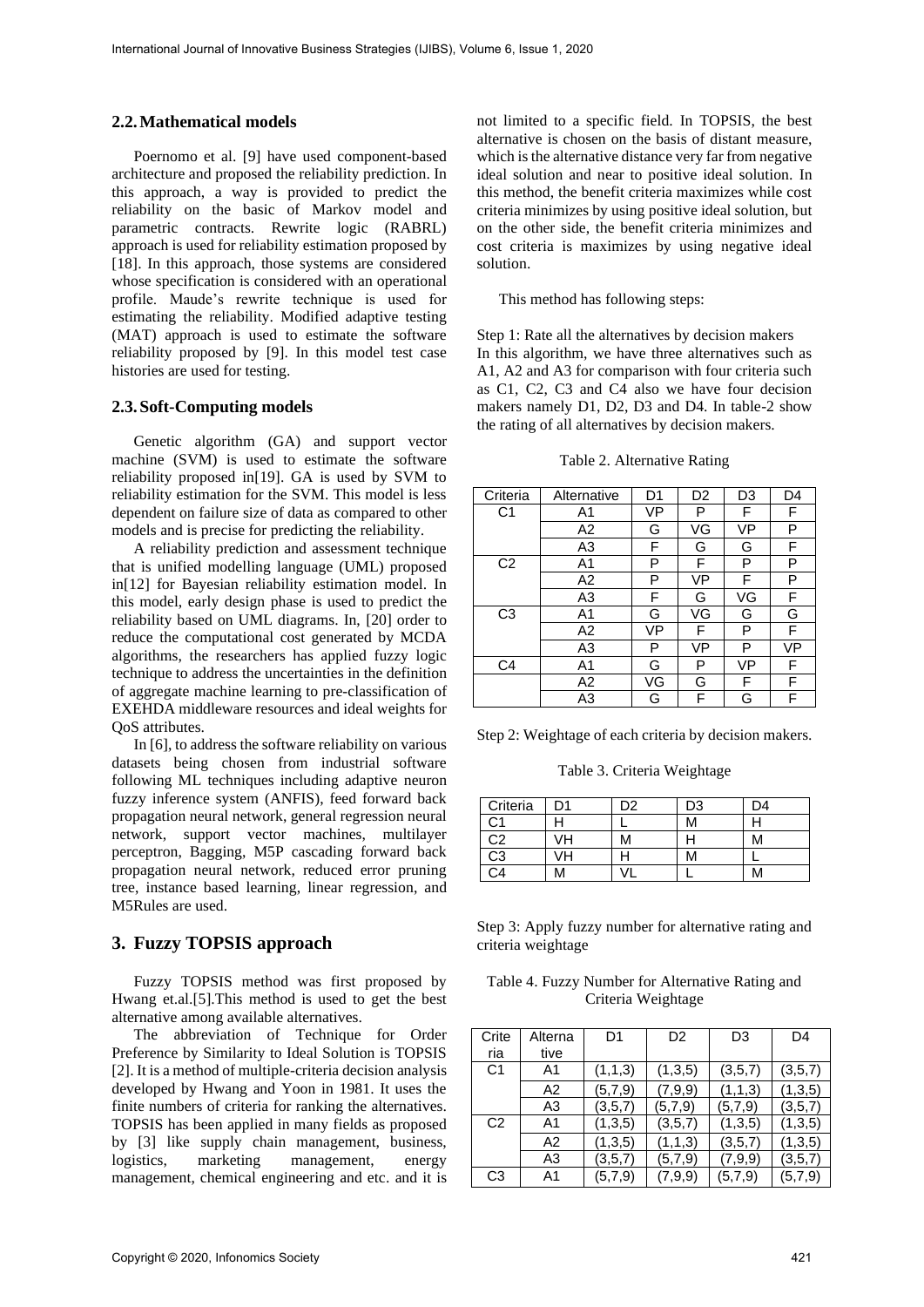|    | A2 | (1,1,3)                  | (3,5,7) | (1,3,5) | (3,5,7) |
|----|----|--------------------------|---------|---------|---------|
|    | A3 | (1,3,5)                  | (1,1,3) | (1,3,5) | (1,1,3) |
| C4 | A1 | (5,7,9)                  | (1,3,5) | (1,1,3) | (3,5,7) |
|    | A2 | $^{\prime}.9.9^{\prime}$ | (5,7,9) | (3,5,7) | (3,5,7) |
|    | A3 | .9`<br>(5.               | 3.5.    | (5.7.9) | 3,5,7   |

Table 5. Fuzzy Number For Criteria Weightage

| Criteria       | 1ר      | D2      | D3      | D4      |
|----------------|---------|---------|---------|---------|
| C1             | (5.7.9) | (1,3,5) | (3,5,7  | (5,7,9) |
| C <sub>2</sub> | 9.9     | (3.5.7) | (5,7,9) | (3.5.7) |
| C <sub>3</sub> | .9.9    | (5.7.9) | (3.5.7) | (1,3,5) |
| ( `∆           |         |         | (1,3,5) | (3,5,7) |

Step 4: The fuzzy values  $x_{ij}$ , where  $(i=1,...m;$ j=1,….n), for all alternative i with respect to each criteria j. and also the appropriate fuzzy value  $w_i$ ,  $(i=1,...n)$  for each criteria is chosen.

Calculating the aggregate fuzzy rating  $x_{ii}$  of alternative i and criteria j as shown in Eq. (1) aggregate fuzzy weight  $w_i$  of each criterion is shown in Eq. (2)

And 
$$
x_{ij} = (a_{ij}^k, b_{ij}^k, c_{ij}^k)
$$
  
\nWhere,  $a_{ij} = min_k \{a_{ij}^k\}; b_{ij} =$   
\n $\frac{1}{k} \sum_{k=1}^k b_{ij}^k$ ;  $c_{ij} = min_k \{c_{ij}^k\}$  (1)  
\n $w_j^k = w_{j1}, w_{j2}, w_{j3}$   
\nWhere,  $w_{ij} = min_k \{w_{ij} \}, w_{ij} = \frac{1}{k} \sum_{j=1}^k w_{ij}w_{ij}$ 

Where,  $w_{j1} = min_k \{w_{jk1}\}; w_{j2} =$  $\frac{1}{k} \sum_{k=1}^{k} w_{jk2};$  $w_{j3} = max_k \{w_{jk3}\};$  (2)

Step 5: Fuzzy multicritera group decision making (GDM) and process of normalizing

$$
D = A2 \begin{bmatrix} \bar{x}_{11} & x_{12} & \cdots & \bar{x}_{1n} \\ \bar{x}_{21} & x_{22} & \cdots & \bar{x}_{2n} \\ \cdots & \cdots & \cdots & \cdots \\ \bar{x}_{m1} & \bar{x}_{m2} & \cdots & \bar{x}_{mn} \end{bmatrix},
$$

 $W = (w1, w2, \ldots \overline{w}\overline{n})$ Normalizing the matrix using below Eq.  $\bar{R} = [\bar{r}ij]_{m*n}$ ,  $i=1,...m, j=1,2,...n$  $\bar{r}$ ij $=$  $(\frac{aij}{cj*}, \frac{bij}{cj*})$  $\frac{bij}{cj*}, \frac{cij}{cj*}$  $\frac{c_{ij}}{c_{j*}}$ cj\*=max c<sub>ij</sub>(benefit criteria) (3)  $\bar{r}$ ij $=$  $(\! \frac{\overline{a j}}{c i j}\! ,\! \frac{\bar{a} j}{b i j}\!$  $\frac{\bar{a}j}{bij},\frac{\bar{a}j}{ai}$  $\frac{a_j}{ai_j}$ 

$$
\vec{a}j = \max a_{ij} (Cost criteria)
$$
\nWeighted normalized fuzzy decision matrix,  
\n
$$
\vec{P} = [\vec{p}ij]
$$
 where  $\vec{p}ij = \vec{r}ij*\vec{w}j$  (5)

Step 6: Calculate FPIS and FNIS using the given Eq.  $A^+$  = ( $p^+$ 1,  $p^+$ 2,..., $p^+$ n) where  $p^+$ j = max {pij3},i= 1,2,..., m; j = 1,2...,n (6)  $A = (p-1, p-2, \ldots, p-n)$  where  $p-i = min \{pi1\}, i=1,2,...,m; j = 1,2,...,n$  (7) p+ is selected as maximum value from each row and p- selected as minimum value for each row. Step 7: Calculate FPIS and PNIS for each criteria using the given Eq. FPIS  $(A1) = d$  (pij,  $p1+$ ) and (8)

FNIS  $(A1) = d(pij, p1)$ (9)

Now, we have to calculate distance of each criteria using Eq. 2 from FPIS and FNIS for all alternatives.

$$
d(\bar{a}, \bar{b}) = \sqrt{\frac{1}{3}[(a1 - b1)2 + (a2 - b2)2 + (a3 - b3)2]}
$$
\n(10)

Step 8: Calculate the distance of each weighted alternative

$$
d_i^+ = \sum_{j}^{n} = 1d(\bar{p}ij, pj^+) d_i^- = \sum_{j}^{n} = 1d(\bar{p}ij, pj) \qquad (12)
$$

Step 9: Find closeness coefficient of each alternative.  $CCi = d'i/(d'i + d'i), i= 1, 2, ..., m$  (13)

Step 10: Ranking the each and every alternative according to the decreasing order of the closeness coefficient CCi and finally best alternative is selected.

# **4. Applications of fuzzy TOPSIS for component ranking**

Basically, fuzzy TOPSIS approach is used for selection purpose and rank the selected service. Fuzzy TOPSIS has different applications. Some of them are; for selecting the components in CBS [15], selection of Warehouse Location, to scoring the negotiation offers in ill-structured negotiation problems, evaluating sustainable transportation systems, or supplier selection and SWOT analysis.

In the paper, we have used Fuzzy TOPSIS for finding the raking of services. We have selected four important factors: server workload, faulty service replacement in composite service, redundancy at broker level and service reusability as proposed in [13] and as criteria for evaluating rank.

# **5. Case study**

# **5.1. Graphical representation of safety critical system**

In this system, domain is used as a set of components and execution path which start from starting node to the destination node. Experts in the field as the team of decision makers D1, D2, D3, and D4 was formed to evaluate the all alternatives A1, A2 and A3 based on four criterion C1, C2, C3, and C4. Let, the linguistic variables for reliability ranking be: Very Poor (VP), Poor (P), Fair (F), Good (G) and Very Good (VG). Some linguistic variables are used for criterion weighting as follow Very High (VH), High (H), Medium (M), Low (L) and Very Low (VL). Fuzzy numbers for all linguistic variables are shown in Table 1.

# **6. Results**

Step 1: Set the fuzzy values or linguistic rating for alternatives with respect to criteria.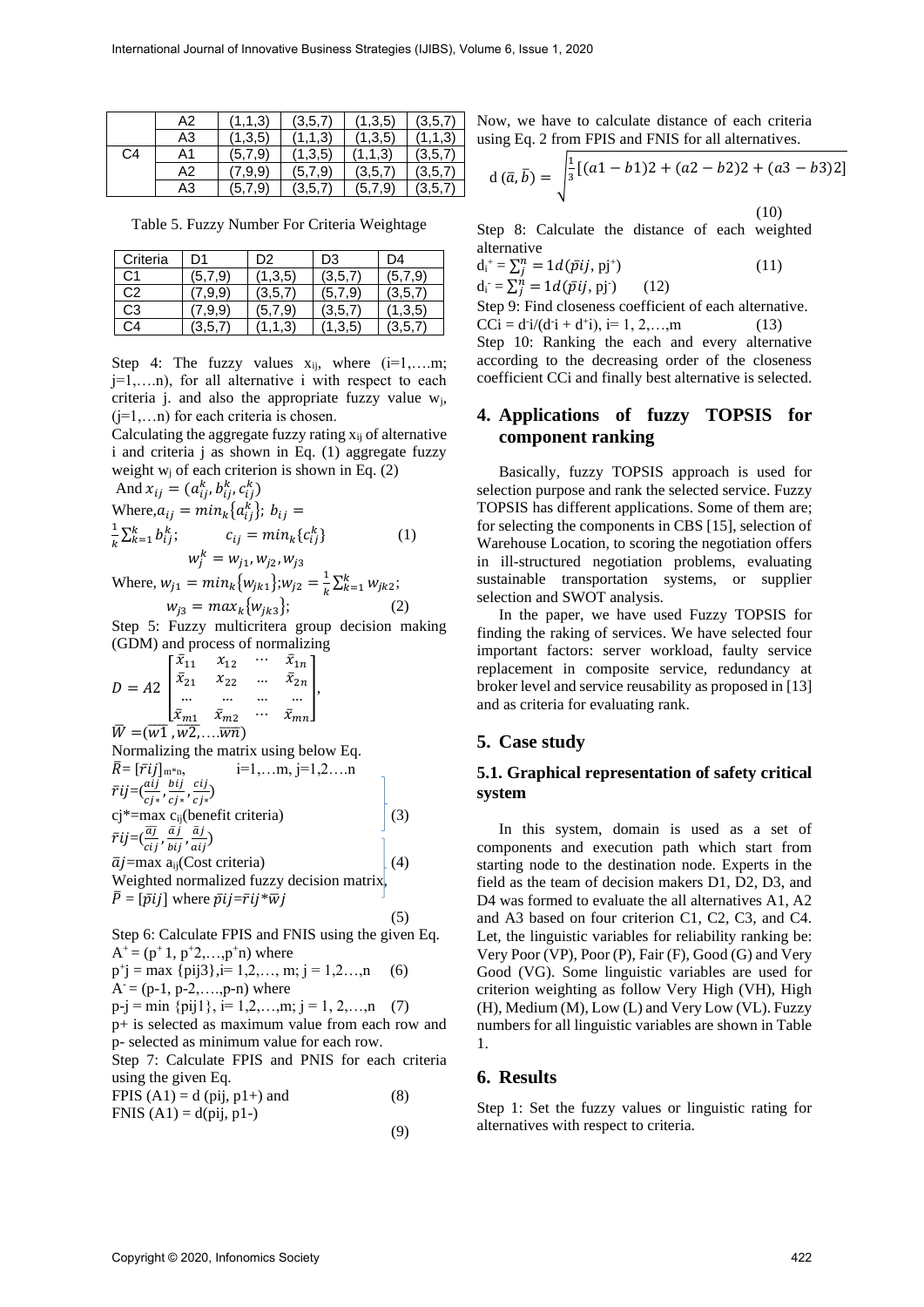The linguistic variables for each reliability ranking are supposed as: Very Good (VG), Good (G), Fair (F), Poor (P) and Very Poor (VP). Let the linguistic variables for criterion weightage is: Very High (VH), High (H), Medium (M), Low (L), and Very Low (VL). Table 1 and table 2 are used for fuzzy numbers for all linguistic variables and weightage of different criteria's by different decision makers respectively.

Step 2: In SOA system, the contribution in overall system reliability may vary on the basis of services. The decision makers are used for collecting the weightage for each criterion. The weight matrix is used to evaluation of reliability. Experts are used for providing the inputs to design the weightage matrix. Decision makers subjective judgments develop the fuzzy criteria and use the linguistic variables to evaluate the ratings of alternatives with respect to each criterion as presented in Table 3.

Step 3: Table 4 and Table 5 shows the fuzzy number for alternative rating and criteria weightage using fuzzy rating for linguistic variable.

Step 4: using fuzzy values with respect to all criteria, we calculate the aggregated fuzzy value and aggregate fuzzy weight using Eq. (1) and Eq. (2) respectively as show in Table 6 and Table 7.

### Table 6. Aggregated Fuzzy Decision Matrix for Alternative

| Criteria       | Alternative    |             |
|----------------|----------------|-------------|
| C1             | A <sub>1</sub> | (1, 3.5, 7) |
|                | A2             | (1, 5, 9)   |
|                | A <sub>3</sub> | (3, 6, 9)   |
| C <sub>2</sub> | A <sub>1</sub> | (1, 3.5, 7) |
|                | A <sub>2</sub> | (1, 3, 7)   |
|                | A <sub>3</sub> | (3, 6.5, 9) |
| C <sub>3</sub> | A <sub>1</sub> | (5, 7.5, 9) |
|                | A2             | (1, 3.5, 7) |
|                | A <sub>3</sub> | (1, 2, 5)   |
| C4             | A <sub>1</sub> | (1, 4, 9)   |
|                | A <sub>2</sub> | (3, 6.5, 9) |
|                | A <sub>3</sub> | (3, 6, 9)   |

Table 7. For Criteria Weightage, Aggregated Fuzzy Decision Matrix

| Criteria | Aggregated Weightage |
|----------|----------------------|
|          | (1, 5.5, 9)          |
|          | (3, 6.5, 9)          |
| 33       |                      |
|          |                      |

Step 5: Applying the normalization process for calculating the normalized aggregated fuzzy decision matrix for alternative and weighted normalized fuzzy decision matrix using Eq.  $(3)$ ,  $(4)$  and Eq.  $(5)$ . As show in Table 8.

Step 6: The Fuzzy Positive Ideal Solution (FPIS) and Fuzzy Negative Ideal Solution (FNIS) are calculated using A-max and A-min in Eq. (6) and (7) as show in Table 9.

Step 7: calculate FPIS and PNIS for each criteria using the given Eq. (8) and Eq. (9) and distance for each criteria for using Eq. (10). The distance is calculated between positive ideal and the weighted alternative. The optimal alternative is calculated using alternative which has farthest distance from the negative ideal solution and shortest distance from the ideal solution. Table 10 shows the distance of criteria of each alternative from FPIS and FNIS.

## Table 8. Matrix of Normalized Aggregated Fuzzy Decision for Alternative

|  | $A1\begin{bmatrix} (0.143, 0.5, 1) \\ (0.111, 0.556, 1) \end{bmatrix}$<br>$A3$ (0.333, 0.667, 1)                                 | (0.143, 0.5, 1)<br>(0.143, 0.429, 1<br>(0.334, 0.722, 1) |                | (0.556, 0.8331, 1)(0.111, 0.445, 1)]<br>$(0.143, 0.5, 1)$ $(0.333, 0.722, 1)$<br>$(0.333, 0.667, 1)$ $(0.333, 0.667, 1)$                                    |
|--|----------------------------------------------------------------------------------------------------------------------------------|----------------------------------------------------------|----------------|-------------------------------------------------------------------------------------------------------------------------------------------------------------|
|  | C <sub>1</sub>                                                                                                                   | C <sub>2</sub>                                           | C <sub>3</sub> | C <sub>4</sub>                                                                                                                                              |
|  | $\frac{A1}{P_{ij}} = \frac{A2}{A2} \begin{bmatrix} (0.143, 0.5, 1) \\ (0.111, 0.556, 1) \end{bmatrix}$<br>$A3$ (0.333, 0.667, 1) | (0.143, 0.5, 1)<br>(0.143, 0.429, 1<br>(0.334, 0.722, 1) |                | $\begin{array}{c} (0.556, 0.8331, 1) (0.111, 0.445, 1) \\ (0.143, 0.5, 1) \quad (0.333, 0.722, 1) \\ (0.333, 0.667, 1) \quad (0.333, 0.667, 1) \end{array}$ |

#### Table 9. Fuzzy Positive Ideal Solution (Fpis) And Fuzzy Negative Ideal Solution (Fnis)

 $\frac{Positive\ FPIS}{Negative\ FNIS} = \begin{bmatrix} (0.333, 2.75, 9) & (1.002, 4.693, 9) (0.556, 4.998, 9) & (0.333, 2.527, 7) \\ (0.111, 3.058, 9) & (0.429, 2.789, 9) (0.143, 3, 9) & (0.111, 1.558, 7) \end{bmatrix}$ 

# **7. Discussion**

Software reliability is generally an important factor that affects system reliability. With respect to the software quality, reliability plays an important role. Some software quality features are usability, functionality, serviceability, installability, capability documentation, performance, and maintainability. Now-a-days, to achieve Software Reliability is strongly recommended, since the software complication tends to be high. It has become very difficult for a highly complex system as well as Software, to achieve desired level of reliability. The literature of Chen et.al. [3], Tyagi et.al. [8], and Krohling et.al.[10] concludes that TOPSIS method is used for selection of particular components or service on the basis of available criteria and provide the ranking for evaluation of system.

On the basis of brief literature survey, TOPSIS method is one of the best approaches to estimate the reliability of SOA system for ranking the services.

# **8. Conclusion**

The approach suggested in this paper uses technique for order preference by similarity to ideal solution (TOPSIS) to provide the ranking of the